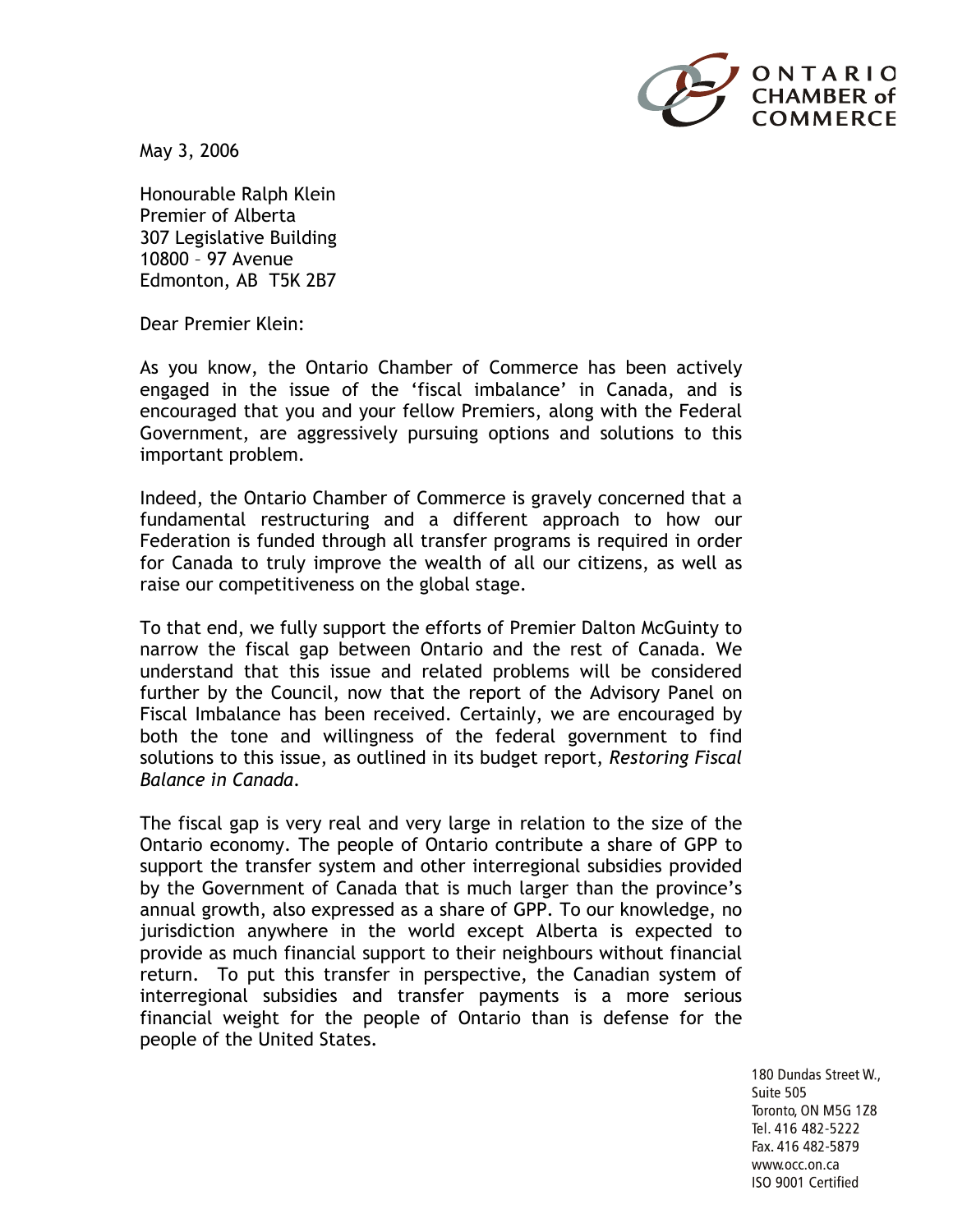The immediate consequences of this large scale transfer of wealth for Ontarians are quite different from common perceptions. Funding for Ontario government programs, particularly for institutions such as universities and colleges that are vital to competitiveness, is between two thirds and three quarters of the level in other Canadian provinces and far behind the United States. This difference cannot be offset by increased taxation because of the extent to which Ontario is economically integrated with adjacent

American states, and the fact that Ontario's marginal taxes are already higher than in those jurisdictions. In general, we believe that Canada has dramatically over-equalized current recipient jurisdictions with serious productivity and competitiveness consequences for Ontario and all of Canada.

As you may know, the Ontario Chamber of Commerce has recently published two reports on the issue of the fiscal imbalance. During the course of our review, our members expressed deep concern about another dimension of the fiscal gap problem. They are shocked that there is no system in place to measure the comparability of provincial programming across Canada, which is the stated goal of the equalization program. The Ontario Chamber of Commerce has drawn this serious deficiency to the attention of the Auditor General of Canada. However, any action she might take would take time, and for this reason the federal government and provinces should consider taking immediate steps to put such a system in place.

The final major problem considered by our members is a matter of performance. They noted that the United States, with no interregional subsidies, has narrowed regional disparities in that country by almost as much as Canada, which has what is probably the largest program of regional transfers in the world. Members also noted the recent rapid growth of Ireland, Iceland and other jurisdictions which either have no geographical subsidies of the type used in Canada, or transfer programs that are relatively much smaller in scale for both contributing and receiving jurisdictions. It is worthy to note and to explore further, that these jurisdictions have grown much more rapidly than recipient Canadian provinces. We were very disappointed that the Advisory Panel on Fiscal Imbalance did not consider these contextual and performance issues in its recent report.

There are many things that could be done to address these serious difficulties and many of them have been suggested by the Ontario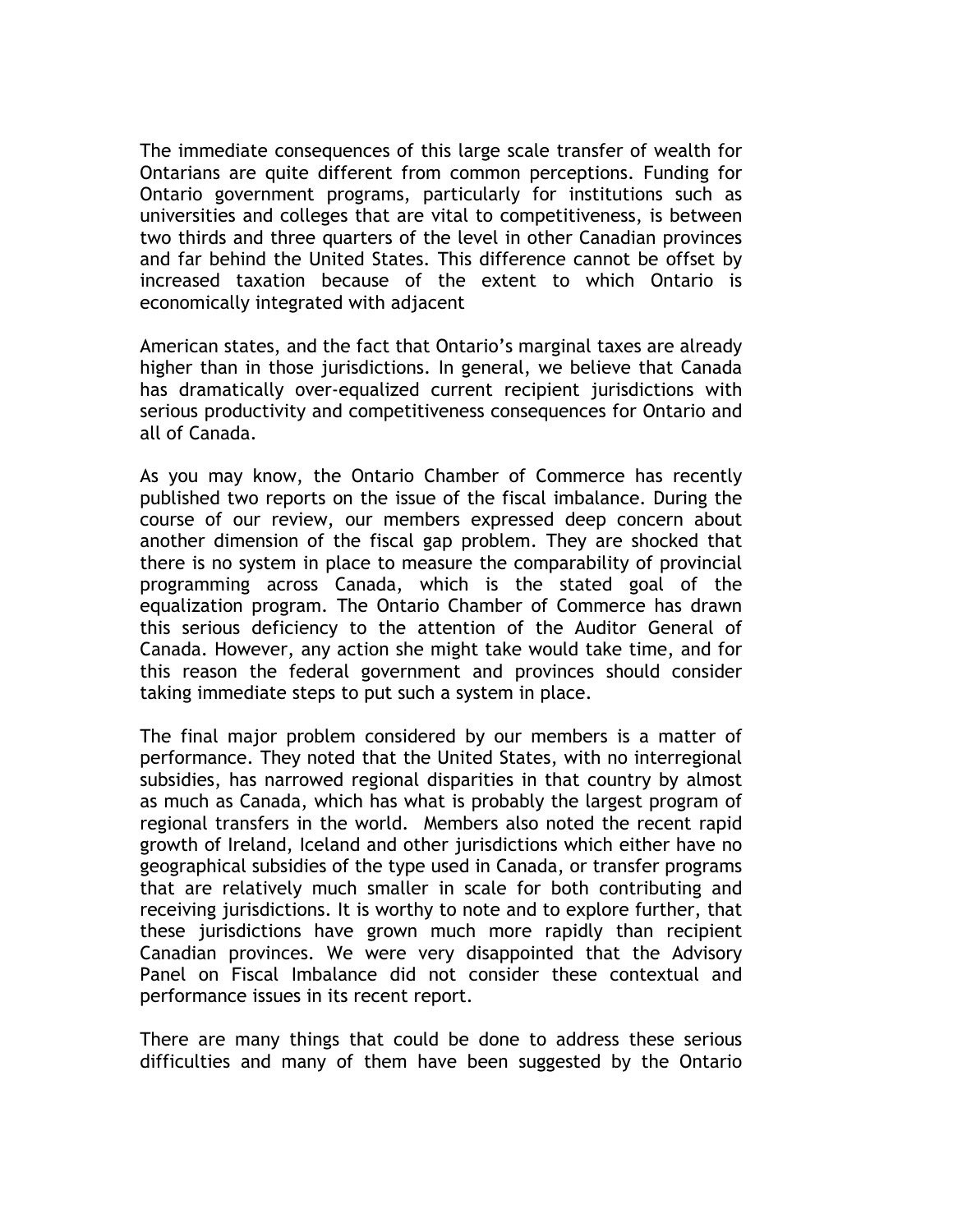Chamber of Commerce and by leading research organizations such as the C.D. Howe Institute, the Conference Board of Canada and the Canadian Council of Chief Executives.

I would like to make two suggestions to you and your colleagues as we enter a period of national debate about interregional transfers and the appropriate roles of both the federal and provincial governments.

The first suggestion is for your Council to obtain fully independent research to study the problems described above and to recommend possible solutions. The Ontario Chamber of Commerce does not support a Royal Commission because it would take too long given the rapid relative economic decline Ontario is experiencing. However, the issue of the horizontal fiscal gap and its productivity and competitiveness implications could be referred to a consortium of independent policy organizations in Canada, or to international organizations such as the Organization for Economic Co-operation and Development (or to a combination of both). With adequate funding support, such a reference could be completed within six months and would address some of the key problems not addressed by the Advisory Panel on Fiscal Imbalance.

Our second suggestion is a matter of tone. We hope that all concerned will take the long view as the horizontal fiscal imbalance in Canada comes to the forefront of our national agenda. Recipient jurisdictions could continue to seek more funding from the rest of Canada, but we think they need to reflect on how that will impact Ontario as the jurisdiction whose people make the largest contribution to these efforts, and to Canada as a whole. Asking others to further contribute to programs that (a) are not measured in terms of their principal goals, (b) subsidize others to a higher standard than the citizens who disproportionately provide the funding, and (c) sharply constrain the ability of citizens in contributing jurisdictions to invest in the future, is not a system based on fairness and equality.

The fact that Ontario's effective provincial revenues per capita are now almost certainly the lowest in Canada should serve as a basic call to rethink our national policies on wealth transfers among regions.

Thank you for your consideration of these matters and for the efforts the Council is making on Canada's fiscal imbalances. I would be pleased to respond to any questions or observations this letter might bring to mind. You may have your staff contact Stuart Johnston, Vice